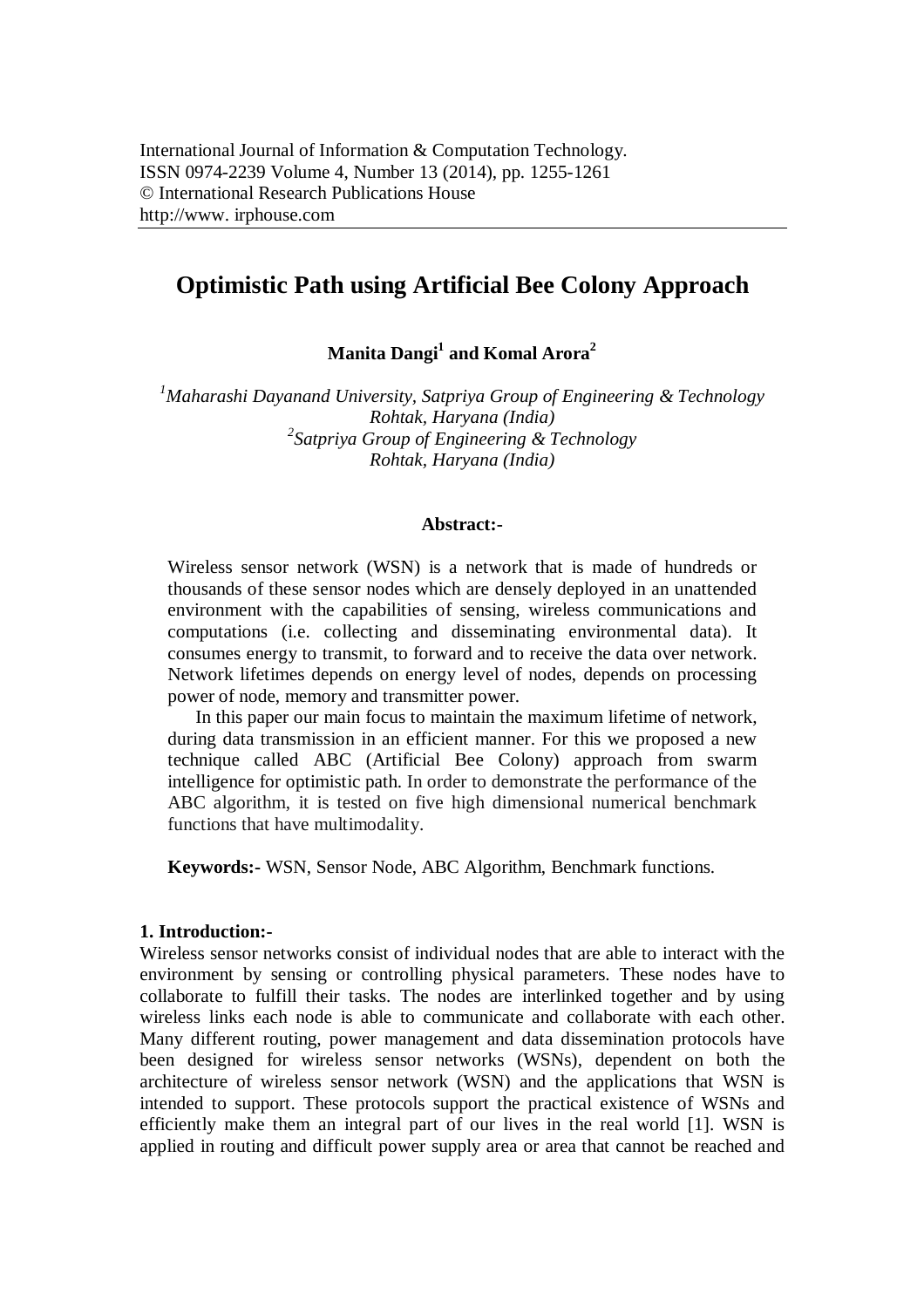some temporary situations, which do not need fixed network supporting and it can fast deploy with strong anti-damage. In order to avoid the problem we proposed a new technique called Bio inspired mechanism for path optimization. ABC is one of the Bio inspired mechanisms.



**Figure 1: Architecture for Wireless Sensor Networks (WSN).**

#### **2. Sensor Nodes:**

Sensor nodes are the network components that will be sensing and delivering the data.

Depending on the routing algorithms used, sensor nodes will initiate transmission according to measures and/or a query originated from the Task Manager. According to the system application requirements, nodes may do some computations. After computations, it can pass its data to its neighboring nodes or simply pass the data as it is to the Task Manager. The sensor node can act as a source or sink/actuator in the sensor field.

#### **3. Role of Swarm Intelligence:-**

Swarm intelligence can be defined as the measure introducing the collective behavior of social insect colonies or other animal societies to design algorithms or distributed problem-solving devices [2].

# Or

"Swarm intelligence can be defined as the emergent collective intelligence of groups of simple agents."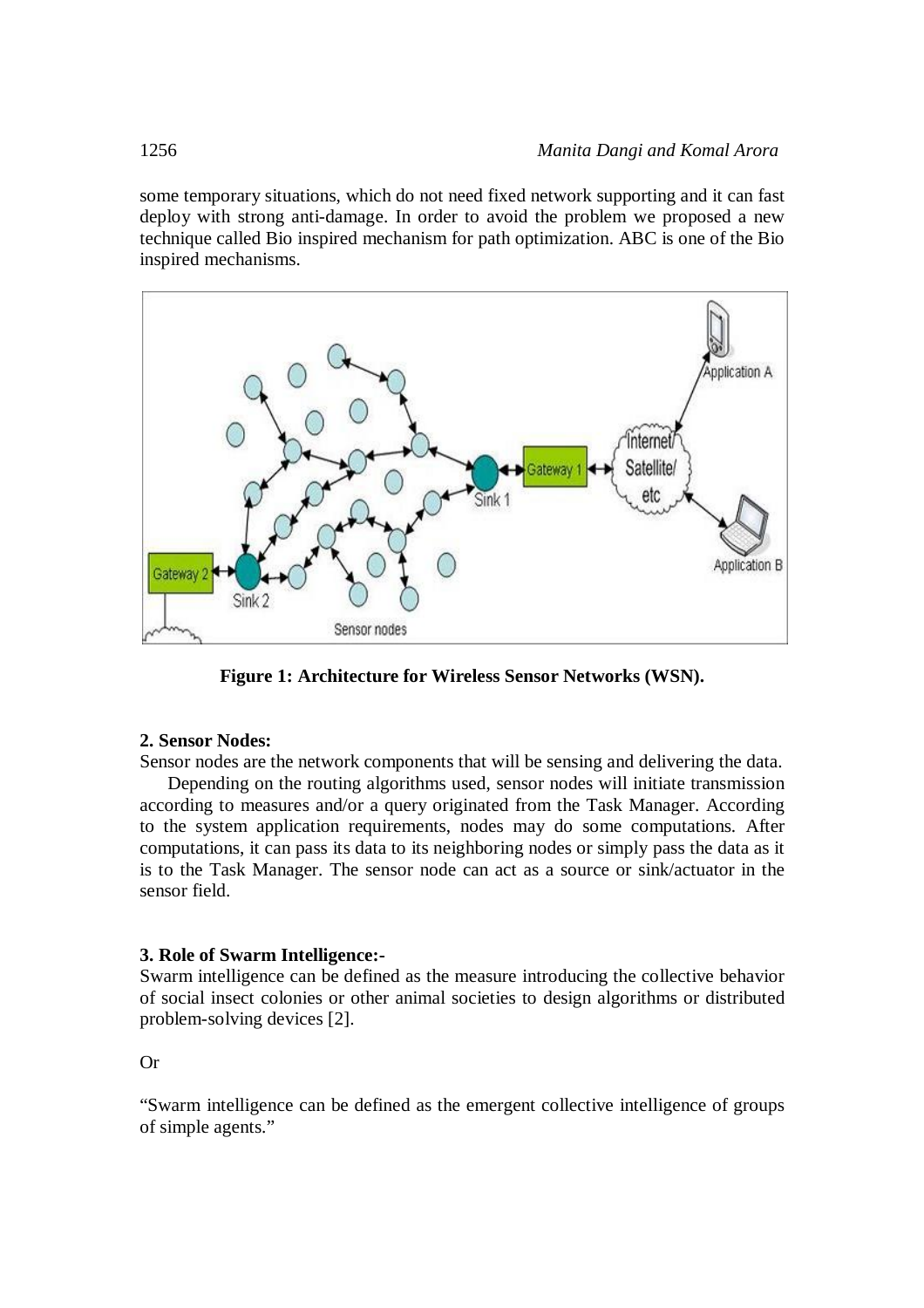Generally, the algorithms in swarm intelligence are applied to solve optimization problems. The classical algorithm evolutionary computing and is used to solve problems of optimization is the Genetic Algorithm (GA) [3]. Later then, many swarm intelligence algorithms for solving problems of optimization are proposed such as the Cat Swarm Optimization (CSO) [4], the Parallel Cat Swarm Optimization (PCSO) [5], the Artificial Bee Colony (ABC) [6], the Particle Swarm Optimization (PSO) [7], the Fast Particle Swarm Optimization (FPSO), and the Ant Colony Optimization (ACO). Moreover, several applications of optimization algorithms based on computational intelligence or swarm intelligence are also presented one after another.

#### **4. Artificial Bee Colony Algorithm (ABC):-**

In a real bee colony, some tasks are performed by specialized individuals. These specialized bees try to maximize the nectar amount stored in the hive using efficient division of labor and self organization. S.Hemamalini and Sishaj P.Simon," Economic Load dispatch with value-point effect using artificial bee colony algorithm", [8].

Artificial Bee Colony algorithm has opened up a vast stage for WSN protocol suite design. Like any swarm intelligence scheme, they are compatible to any stage of a WSN design and implementation, which makes them an attractive choice as the base. Though the generic version gives inferior performance in high target goals, a few adaptations to fit into our formulated problem gives colorful results. This paper makes such a proposal, which has been molded to optimize the total deployment scenario Further goals include adapting the same algorithm with minor parameter variations for the routing scheme. Hence it can, by itself, constitute the backbone of a complete WSN network layer protocol suite. The analysis part can be done in NS2 simulator, or even MATLAB.

ABC algorithm for constrained optimization problems was investigated through the performance of several experiments on well-known test problems. ABC algorithms were tested on six high dimensional numerical benchmark functions that have multimodality. From the simulation results it was concluded that the proposed algorithm has the ability to get out of a local minimum and can be efficiently used for multivariable, multimodal function optimization.

#### **Proposed Algorithm:**

- In the proposed system we are creating a network with n nodes.
- The value of n is any integer number.
- Define the two nodes as source and destination.
- In this algorithm one of the important points is threshold value.
- Take threshold value as td.
- N1=source node and N2=destination node.
- Repeat the following subsection until we reach the destination node N2.
- $\bullet$  Initiate counter=1:
- While counter  $\leq$ =td.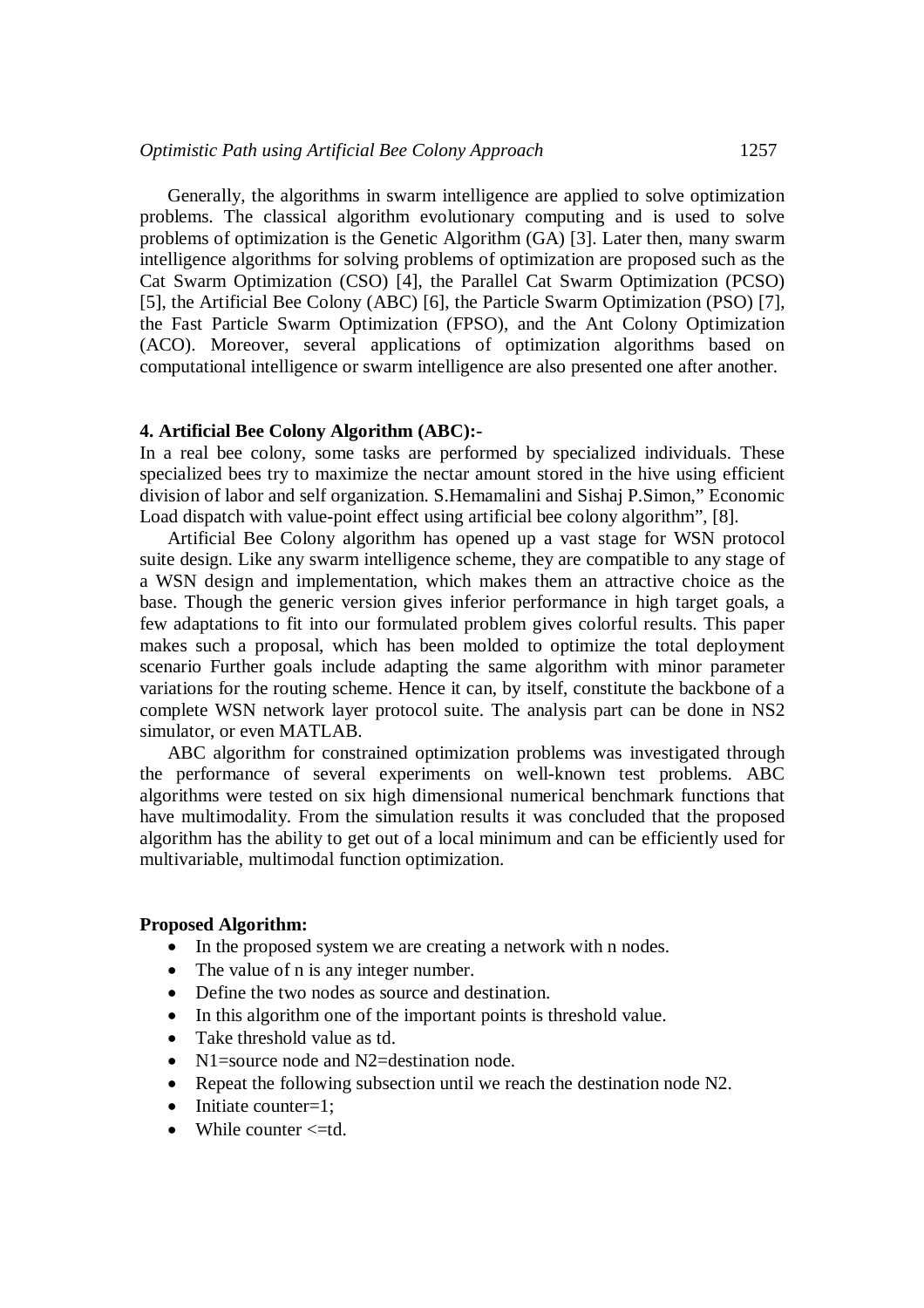- $\bullet$  If (N2 receives data)
- Then end acknowledgement to N1 and break;
- Else
- Retransmit data
- Increase counter by 1.
- End while
- $\bullet$  If (counter  $>$ td)
- Then find nearest neighbor as Nn. Go to step .
- End
- $\bullet$  Exit



**Figure 4: Flowchart of the Artificial Bee Colony Algorithm.**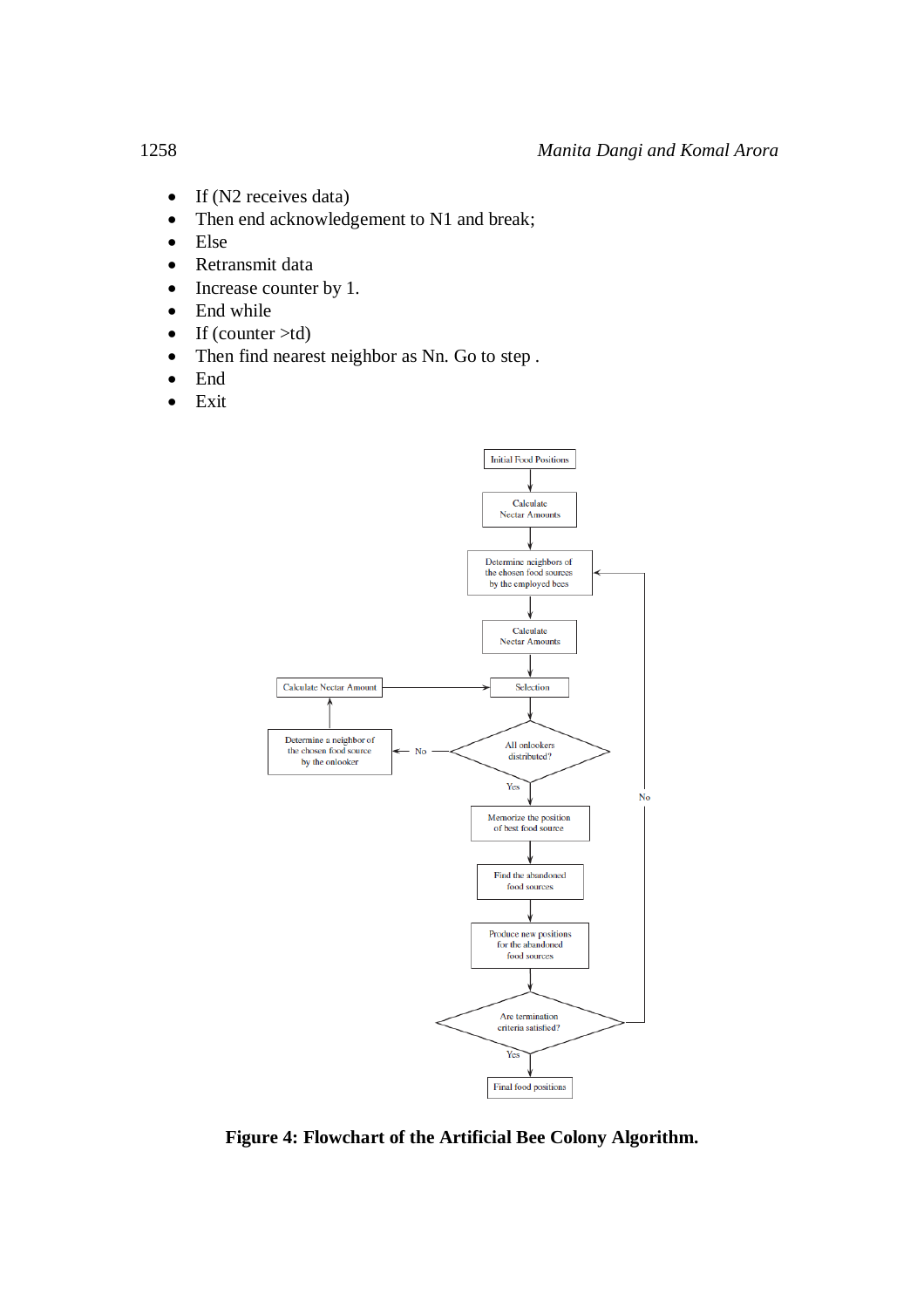# **5. Benchmark Functions:-**

Benchmark functions are designed to test the performance of the optimization algorithms. In particular they are intended to represent some of the complexity that can be encountered in real-world optimization problems. In this study, we have chosen six functions, with different degrees of complexity, to test the algorithm presented in the former section. We are interested to learn that the algorithm is better suited to a certain kind of objective function shape. [9]

# **Characteristics of Numerical functions:**

The numerical functions used in the experiments have some characteristics.

# **5.1 Multimodal functions:**

If a function has more than one local minimum, this function is called as multimodal (M) and multimodal functions.

# **Example:**

Rastrigin function, Griewank function etc….

# **5.2 Unimodal functions:**

If a function have only one local optimum, and this is global optimum, this function is called as unimodal (U) and unimodal functions. Example: Sphere function, Sum square function, Trid6 function, Trid 10 function etc....

# **5.3 Separable function:**

If a function with n-variable can be written as the sum of the n functions of one variable, then this function is called as separable (S) function.

# **Example:**

Sphere function, Sum square function, Rastrigin function.

# **5.4 Non-separable functions:**

Non-separable function cannot be written in this form because there is interrelation among variables of these functions. Therefore, optimizing non-separable functions is more difficult than optimizing separable ones.

# **Example:**

Trid 6 function, Trid 10 function, Griewank function etc….

# **Table1: Parameters of the ABC algorithm as used in.**

| Swarm Size              | 20                        |
|-------------------------|---------------------------|
| Number of scouts        | 5% -10% of number of bees |
| Number of onlookers     | 50% of the swarm          |
| Number of employed bees | 50% of the swarm          |
| imit                    | #onlookers. dimension     |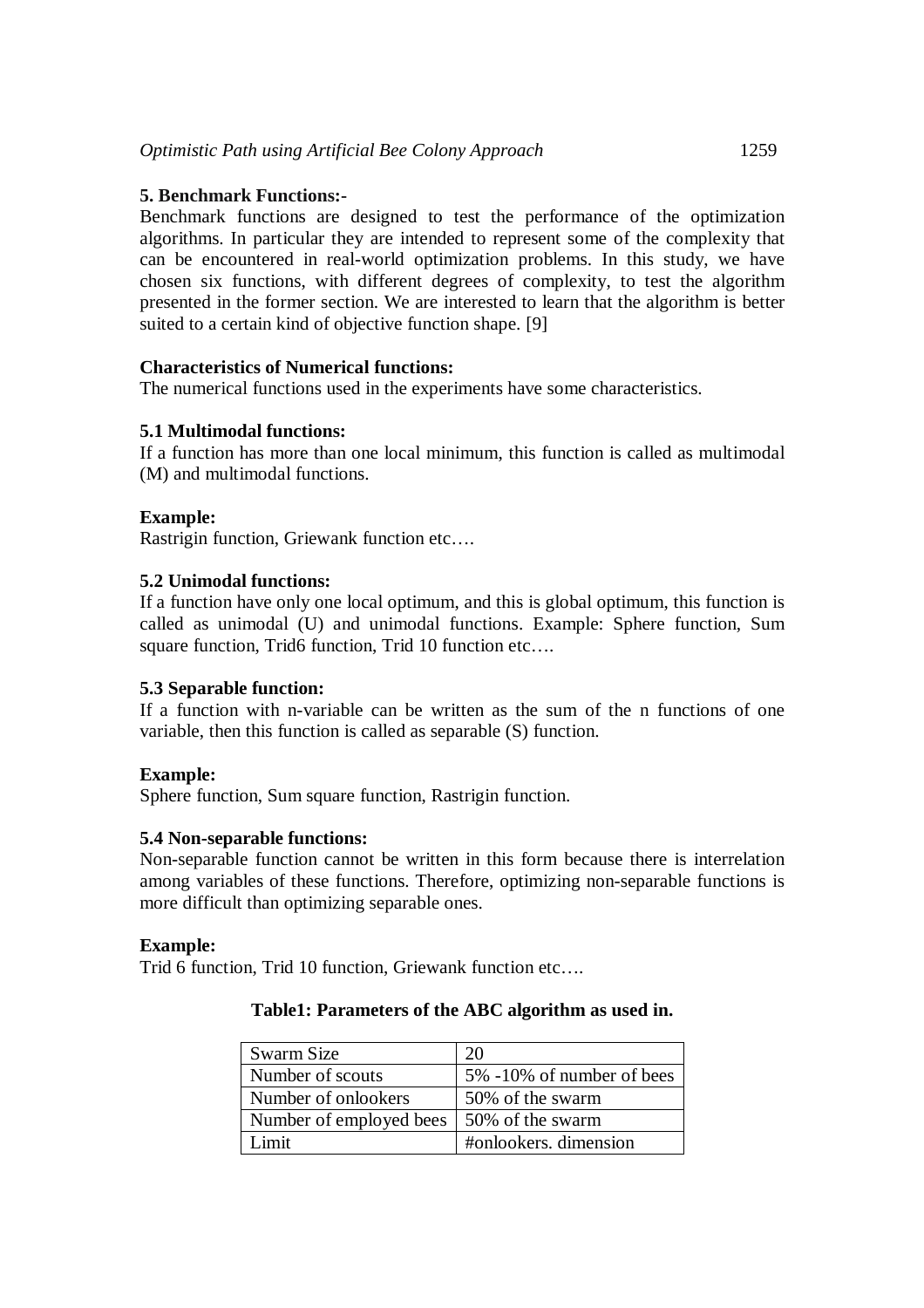# **Scenario Parameters:**

The following performance evaluation matrices are used to calculate the performance of the network.

| <b>Functions</b> | Total   | Delay  | Packets      | Packet         | Loss   | Throughput |
|------------------|---------|--------|--------------|----------------|--------|------------|
|                  | packets |        | <b>Trans</b> | Delivery Ratio |        |            |
| F1               | 760     | 3.7307 | 260          | 7.5            | 0.9901 | 203.7127   |
| F2               | 760     | 3.115  | 260          | 7.5            | 0.9901 | 243.9205   |
| F <sub>3</sub>   | 430     | 3.7424 | 260          | 7.5            | 0.9901 | 203.0799   |
| F <sub>4</sub>   | 430     | 3.8374 | 270          | 2.4            | 0.9944 | 198.0514   |
| F <sub>5</sub>   | 490     | 3.2263 | 270          | 3.3            | 0.9933 | 235.5668   |
| F <sub>6</sub>   | 390     | 3.7329 | 270          | 1.8            | 0.9933 | 131.2661   |

# **Table 2: Scenario Parameters based on the different numerical functions.**

| <b>Table3: Scenario Parameters of wireless sensor network.</b> |  |  |  |  |
|----------------------------------------------------------------|--|--|--|--|
|----------------------------------------------------------------|--|--|--|--|

| No. of     | Total   | Delay  | Loss | Throughput | <b>Packet Delivery</b> |
|------------|---------|--------|------|------------|------------------------|
| Iterations | Packets |        |      |            | Ratio                  |
|            | 760     | 3.2544 | 7.5  | 209.27     | 0.9901                 |
| 500        | 760     | 3.2444 | 7.5  | 232.10     | 0.9901                 |
| 1000       | 430     | 3.2435 | 7.5  | 218.67     | 0.9901                 |
| 1500       | 430     | 3.2391 | 2.4  | 233.72     | 0.9966                 |
| 2000       | 490     | 3.2387 | 3.3  | 210.85     | 0.9973                 |

# **References:-**

- [1] B. Warneke, K. S. J. Pister, "*MEMS for Distributed Wireless Sensor Networks*," in Proc. of 9th International Conf. on Electronics, Circuits and Systems, Dubrovnik, Croatia, September, 2002.
- [2] E. Bonabeau, M. Dorigo, and G. Theraulaz," *Swarm Intelligence: From Natural to Artificial Intelligence"* NY: Oxford University Press, 1999
- [3] D. E. Goldberg, *"Genetic Algorithm in Search. Optimization and machine learning",* Addison Wesley Publishing Company, USA, 1989.
- [4] S.C.Chu and P.W. Tsai*, "Computational intelligence based on the behavior of cats",* International Journal of Innovative Computing, Information and Control
- [5] P. W. Tsai, J. S. Pan, S. M. Chen, B. Y. Liao, and S. P. Hao, *"Parallel Cat Swarm Optimization",* Proc. of 7th International Conference on Machine Learning and Cybernetics, pp. 3328-3333, Kunming, China, 2008.
- [6] D. Karaboga and B. Basturk, *"On the performance of artificial bee colony (ABC) algorithm",* Applied Soft Computing 8 (2008), pp.687-697, 2008.
- [7] X. CAI, Z. Cui, J. Zeng, and Y. Tan, *"Particle Swarm Optimization with Selfadjusting Cognitive Selection Strategy"*, International Journal of Innovative Computing, Information and Control.